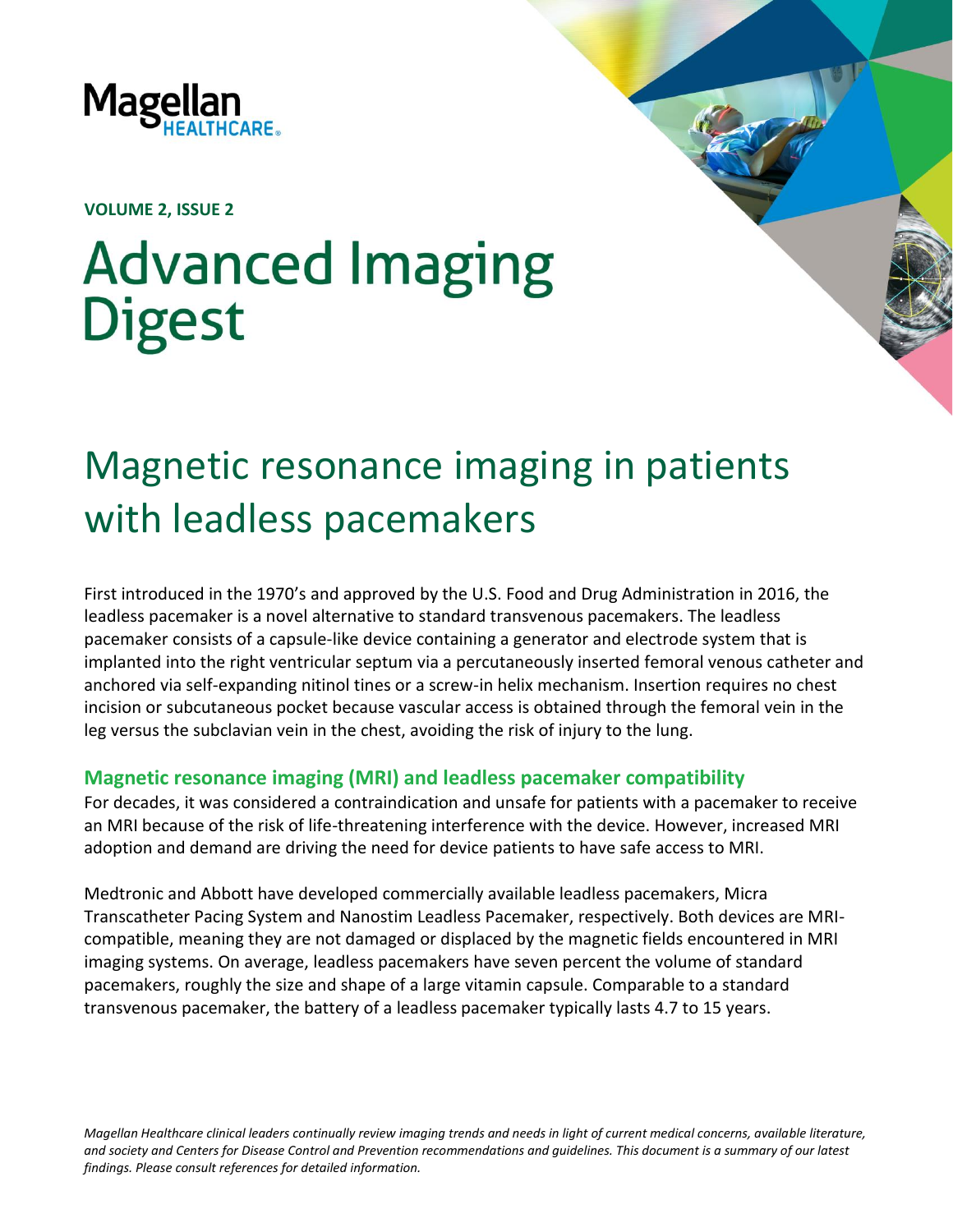|                          | <b>Micra Transcatheter Pacing</b><br><b>System (Medtronic)</b> | <b>Nanostim Leadless</b><br><b>Pacemaker (Abbott)</b> |
|--------------------------|----------------------------------------------------------------|-------------------------------------------------------|
| Length                   | 41.4 mm                                                        | 25.9 mm                                               |
| Volume                   | $1 \text{ cm}^3$                                               | $0.8 \text{ cm}^3$                                    |
| Weight                   | 2g                                                             | 2g                                                    |
| <b>Battery longevity</b> | 9.8 years (2.5 V $\omega$ 0.4 ms)                              | 4.7 years (2.5 V @ 0.4 ms)                            |
|                          | 14.7 years (1.5 V @ 0.24 ms)                                   | 10 years (1.5 V @ 0.24 ms)                            |

At battery end-of-life, the devices can be deactivated and new leadless pacemakers or standard transvenous pacemakers may be implanted. Leadless pacemakers are not typically removed as they become endothelialized in the myocardium, although extraction techniques are available if required.

# **Advantages of leadless pacemakers**

The main advantage of leadless pacemakers is elimination of some of the adverse events encountered with conventional transvenous pacemakers. A recent meta-analysis comparing standard transvenous pacing systems with pooled data on Micra and Nanostim identified a 51% lower risk of complications using the Micra system versus transvenous pacing over the first year after implantation. (Data on the Nanostim device is inadequate.)

Of patients who receive a standard transvenous pacemaker, six to eight percent experience short-term complications, and 16% experience long-term complications (at three years). Early complications include hematoma and infection in the subcutaneous pocket, lead dislodgement, septicemia, pneumothorax, and venous thrombosis and occlusion. Long-term complications include lead fracture and insulation failure, lead-related infective endocarditis, tricuspid regurgitation, infection involving the pulse generator and skin erosion over the pulse generator. Complications involving leadless pacemakers totaled three percent and include femoral vascular trauma in 0.9% and cardiac perforation with subsequent pericardial effusion and cardiac tamponade in up to 1.5%. Although device dislodgement is a potential concern, it is rarely reported.

# **Advantages of MRI and leadless pacemaker compatibility**

Leadless pacemakers have significantly improved the relationship between pacemakers and MRI, with the main advantage being the absence of leads and their small size. Micra and Nanostim leadless pacemakers allow patients to undergo body scans in 1.5-, and 1.5- and 3-tesla MRI machines, respectively. Additionally, many of the adverse events that patients may experience with standard transvenous pacemakers are rare, nonexistent and/or clinically insignificant. (Data on the Nanostim device is inadequate.)

# **Conclusion**

#### *Leadless pacemakers*

Leadless pacemakers are not appropriate for all patients requiring pacing, as they are not capable of pacing or electrical sensing in the atria. They are most suitable for patients with permanent atrial fibrillation and high-grade atrioventricular (AV) block resulting in bradycardia in whom only ventricular pacing is indicated, patients with poor vascular access and elderly patients with complete AV block

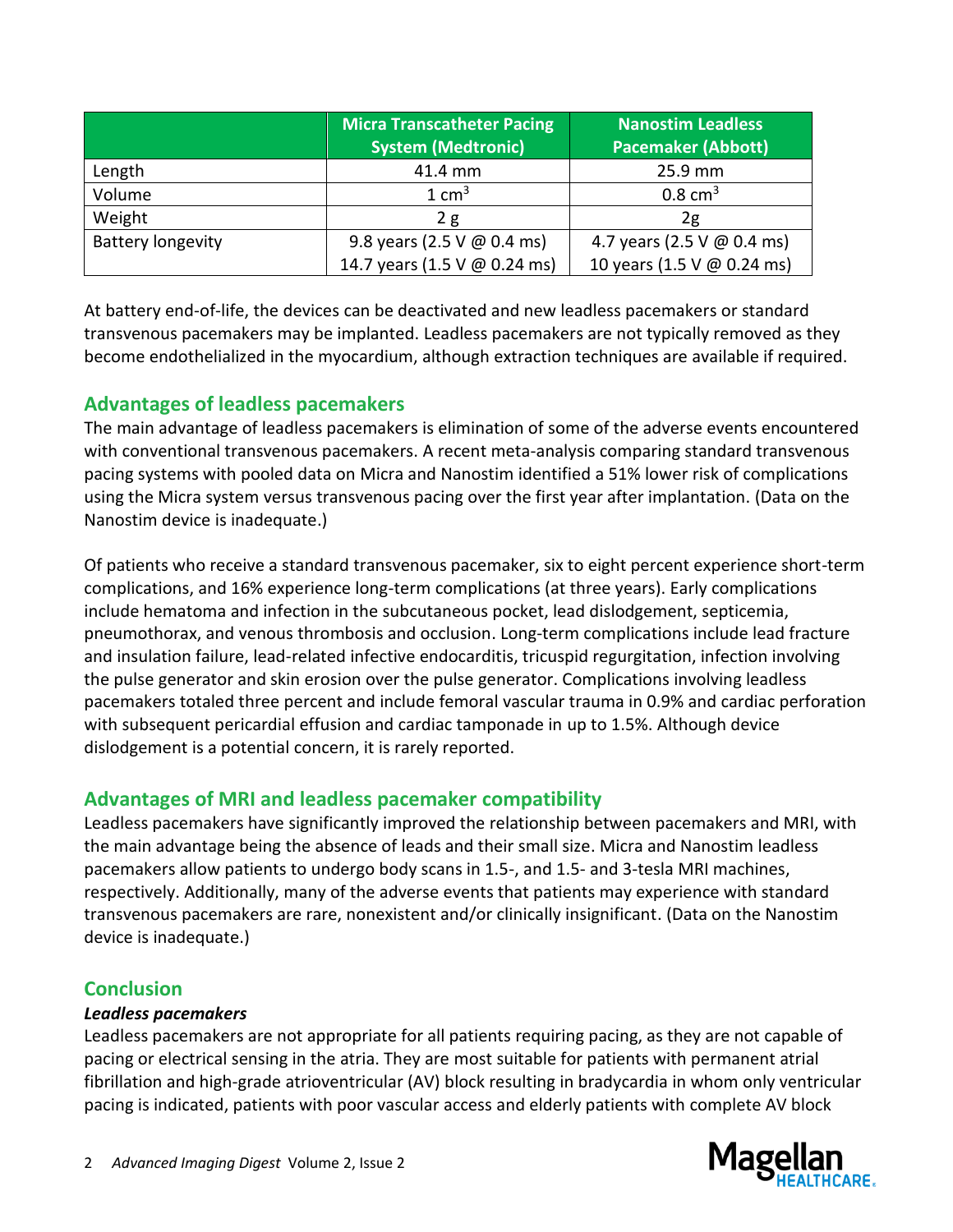who have limited physical activity. The device is not appropriate for patients who require active pacing in both chambers. Medtronic has recently introduced a leadless pacemaker that uses an accelerometer to detect atrial mechanical contractions and synchronize ventricular activation to atrial activity. Although it does not pace the atrium, it can restore AV synchrony in patients with competent sinus node function and high-grade AV block.

#### *MRI in patients with leadless pacemakers*

Due to their small size and absence of lead, leadless pacemakers significantly reduce risks long associated with standard transvenous pacemakers, including device heating, unintended cardiac stimulation, force, torque, vibration and device malfunction. With the appropriate precautions and protocols, and experienced personnel, patients with leadless pacemakers can safely undergo MRI scans in both 1.5- and 3-T MRI scanners.

### **About the authors**

#### **Randolph P. Fleck, MD, physician clinical reviewer, Cardiology, Magellan Healthcare**

Dr. Fleck, a board-certified cardiologist and electrophysiologist with over 35 years of experience, joined Magellan in 2019. He earned a MD degree from Loyola University Chicago Stritch School of Medicine and completed his internal medicine training at Naval Medical Center San Diego. Dr. Fleck also completed training in cardiovascular disease at Naval Medical Center San Diego and clinical cardiac electrophysiology at the University of California San Diego.



#### **Rosalind Watman, DO, medical director, Cardiology, Medical Specialty Solutions, Magellan Healthcare**

Dr. Watman, a board-certified cardiologist with over 30 years of experience, joined Magellan Healthcare in 2014 as a senior physician reviewer. In her role, she trains new physicians in the appropriate utilization of cardiac studies. She is also involved in the creation and implementation of cardiac guidelines and collaborates with health plans and providers to ensure high-quality patient care.

#### **References:**

Bhatia, N., El-Chami, M. Leadless pacemakers: a contemporary review. *J Geriatr Cardiol*. 2018 Apr; 15(4): 249–253. doi: [10.11909/j.issn.1671-5411.2018.04.002](https://dx.doi.org/10.11909%2Fj.issn.1671-5411.2018.04.002)